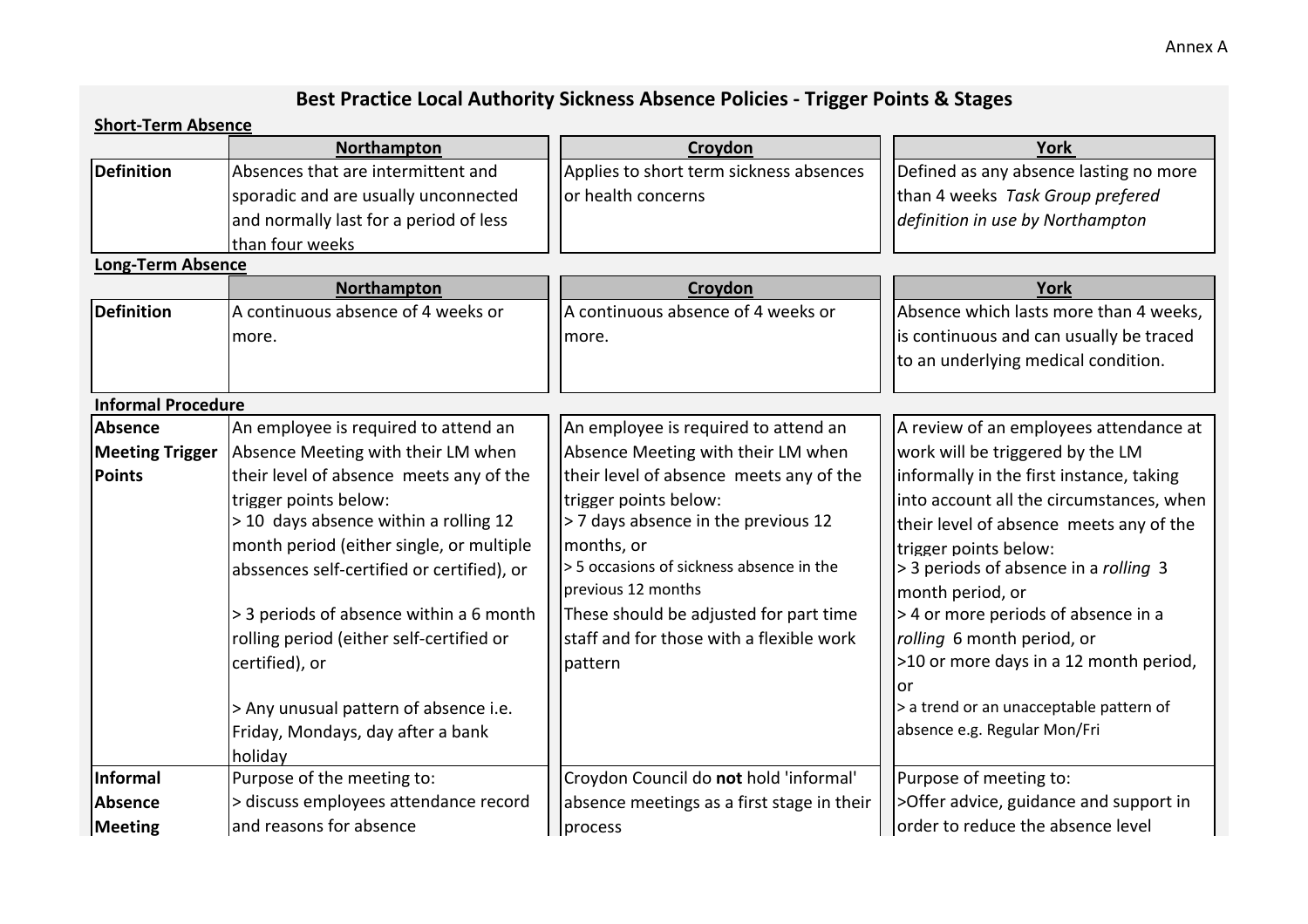> seek to identify any underlying causes for the absence > consider whether to offer any independent advice, or additional support > consider whether any reasonable adjustments are appropriate

> consider whether OH advice should be sought

 $\vert$  > reiterate the standards of attendance  $\vert \vert$   $\vert$  and  $\vert$  are  $\vert$  and  $\vert$  are  $\vert$  are  $\vert$  are  $\vert$  are  $\vert$  are  $\vert$  are  $\vert$  are  $\vert$  are  $\vert$  are  $\vert$  are  $\vert$  are  $\vert$  are  $\vert$  are  $\vert$  are  $\vert$  are  $\vert$  ar |> put together an agreed action plan and  $\|$  |  $\|$  |  $\|$  |  $\|$  |  $\|$  |  $\|$  |  $\|$  |  $\|$  |  $\|$  |  $\|$  |  $\|$  |  $\|$  |  $\|$  |  $\|$  |  $\|$  |  $\|$  |  $\|$  |  $\|$  |  $\|$  |  $\|$  |  $\|$  |  $\|$  |  $\|$  |  $\|$  |  $\|$  |  $\|$ targets if appropriate, for improved attendance

In the case of a long term absence, consideration should also be given to the extent of the employee's illness, the treatment they are receiving and the progress towards recovery, when they are likely to return to work and identify if any adjustments are needed to facilitate their return to work.

> consider changes to working practices

> identify if additional support in the workplace is needed e.g. training or workplace adjustments > consider use of flexible working or other similar policies >Issue where appropriate, an informal warning, indicating formal procedure will be implemented if the necessary improvements in attendance are not achieved. > Set specific targets and clarify attendance will be monitored over the expected of all employees > reaffirm the standards of attendance

Persistent short term absence could lead to the formal process being invoked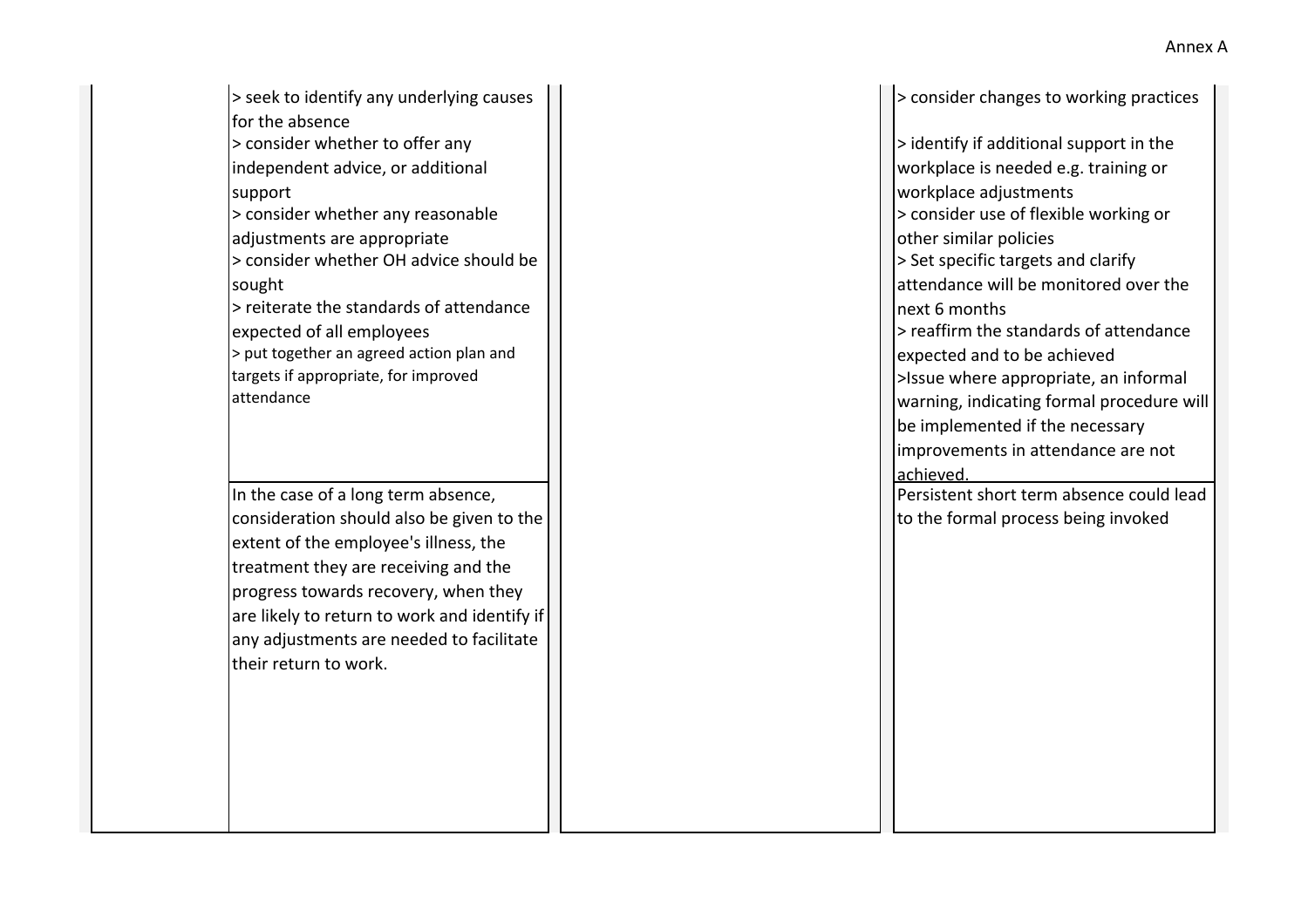| <b>Formal Procedure</b> |                                                                                                                                                                                                                                                                                                                                                                     |                                                                                                                                                                                                                                                                                                                                                                                                                                                                                                                                                                                |                                                                                                                                                                                                                                                                                                                                                                                                                       |
|-------------------------|---------------------------------------------------------------------------------------------------------------------------------------------------------------------------------------------------------------------------------------------------------------------------------------------------------------------------------------------------------------------|--------------------------------------------------------------------------------------------------------------------------------------------------------------------------------------------------------------------------------------------------------------------------------------------------------------------------------------------------------------------------------------------------------------------------------------------------------------------------------------------------------------------------------------------------------------------------------|-----------------------------------------------------------------------------------------------------------------------------------------------------------------------------------------------------------------------------------------------------------------------------------------------------------------------------------------------------------------------------------------------------------------------|
| <b>Formal Absence</b>   | If there is insufficent improvement in                                                                                                                                                                                                                                                                                                                              | A formal meeting will be arranged with                                                                                                                                                                                                                                                                                                                                                                                                                                                                                                                                         | If the employee's absence record does                                                                                                                                                                                                                                                                                                                                                                                 |
| <b>Review</b>           | attendance or where the attendance has<br>improved for a period of time but has<br>not been maintained, a formal Absence<br>Review Meeting will be conducted.                                                                                                                                                                                                       | an employee whose absence has<br>reached a trigger point or whose pattern<br>of absence or health is a concern<br>although none of the trigger points have<br>been reached, or following a long term<br>absence                                                                                                                                                                                                                                                                                                                                                                | not improve to a satisfactory level during<br>an 'informal' review period, a formal first<br>stage review meeting will be arranged                                                                                                                                                                                                                                                                                    |
| Conducted by            | Conducted by the Senior Manager of the<br>department with advice from HR.                                                                                                                                                                                                                                                                                           | <b>Conducted by Manager</b>                                                                                                                                                                                                                                                                                                                                                                                                                                                                                                                                                    | Chaired by LM                                                                                                                                                                                                                                                                                                                                                                                                         |
| Notice Given            | Employee will be given a minimum 5<br>day's notice in writing of any formal<br>absence review meeting, be advised of<br>the reason for the meeting and of their<br>right to be accompanied by a<br>representative.                                                                                                                                                  | Employee will be given at least 7 working<br>days written notice of any meetings they<br>are required to attend. The outcomes of<br>all formal meetings will be confirmed in<br>writing.                                                                                                                                                                                                                                                                                                                                                                                       | Employee will be given no less than 5<br>working days notice in writing of the<br>meeting, and the key contents and<br>outcomes should be confirmed in writing<br>within 5 working days of the meeting.                                                                                                                                                                                                               |
| Purpose of<br>Meeting   | Purpose of meeting to reaffirm the<br>issues discussed at previous meetings<br>> up-to-date medical advice<br>> the likelihood of improved attendance<br>as advised by OH, where appropriate<br>> The employee's overall absence record for<br>the 12 month period<br>> Actions taken by the employee and LM<br>to enable the employee to continue in<br>employment | Purpose of meeting is to:<br>> set a review period of 3 months, during<br>which time the attendance or effect of ill<br>> set a target for improvement of no<br>uncertified absence in the next 3 month<br>review period. If any absence occurs<br>> Formally caution the employee that a<br>meeting under the Final Formal stage will be<br>arranged if during or at the end of the review<br>period, the required improvement was not<br>made to the manager's satisfaction (which<br>could lead to dismissal). This may take place<br>before the end of the 3 month period. | Purpose of meeting to encourage open<br>discussion between LM and Employee on<br>reasons for absences causing concern, to<br>enquire into the health and wellbeing of<br>the employee, to identify work related<br>factors causing absences and to take<br>action on those inc. risk assessments, to<br>offer advice and support, to reaffirm<br>standards of attendance and calrify<br>attendance will be monitored. |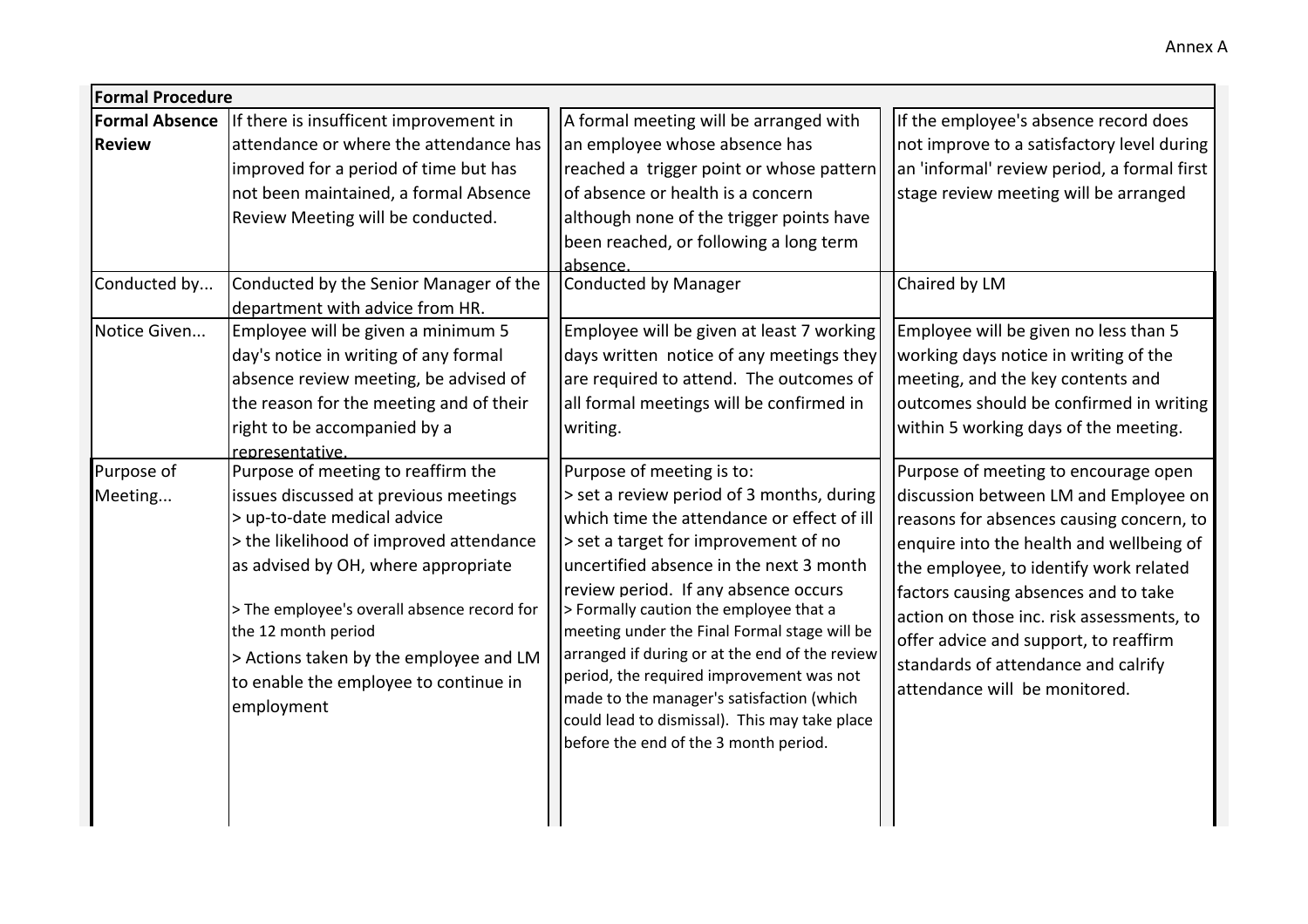| In the case of | If the absence continues a Formal        | Once OH advice is received, a Formal       | Following options will be considered:      |
|----------------|------------------------------------------|--------------------------------------------|--------------------------------------------|
| long term      | Absence Review Meeting will be           | meeting will be arranged. Action may       | > Rehabilitation                           |
| sickness       | conducted. The likely outcomes of this   | include:                                   | > Phased return to work                    |
| absence        | meeting are:                             | > establishing a time-limited sickness     | > Permanent reduction in hours             |
|                | > no further action, or                  | rehabilitation programme accompanied       | > Return to different or less onerous      |
|                | > a further referral to OH and a         | by a formal caution that if the required   | duties for a set period of time            |
|                | reconvened date to review the            | improvement is not made, a meeting         | > Adjustments to the job                   |
|                | > a further Absence Review Meeting       | under the Final Stage will be arranged, or | > Provisions of adaptions/aids             |
|                | within a specified period, or            |                                            | > Additional Support                       |
|                | > where no return is expected within a   | > referral to Final Stage where the        | > Alternative employment                   |
|                | reasonable period the case may be        | matter is sufficiently serious and the     | > A further review period                  |
|                | referred to a Final Absence Review       | employee is unable to return to work       | > Termination of employment                |
|                | Meeting, and/or                          | within a reasonable timeframe, taking      | > Ill-health retirement due to permanent   |
|                | > a formal warning may be issued and     | into account service needs                 | incapacity                                 |
|                | held on the employee's personel file for |                                            |                                            |
|                | 12 months (employee has right to         |                                            |                                            |
|                | appeal)                                  |                                            |                                            |
|                | The employee will also be asked to       |                                            | A review period will be set, & the         |
|                | provide further information or any       |                                            | employee warned that if the options        |
|                | change in circumstances since the last   |                                            | agreed do not result in a successful       |
|                | meeting was held. The Senior Manager     |                                            | return to work and their sustained         |
|                | will also need to consider the impact of |                                            | attendance, further actions will be taken. |
|                | the absence/s on service provision.      |                                            | However if progress is satisfactory and    |
|                |                                          |                                            | employee returns to work, no further       |
|                | The employee should be told that failure |                                            | action will be taken.                      |
|                | to improve their absence during any      |                                            |                                            |
|                | review period could result in the        |                                            |                                            |
|                | termination of their employment.         |                                            |                                            |
|                | N/A                                      | N/A                                        | If the agreed actions have not resulted in |
|                |                                          |                                            | a return to work in the agreed timescale,  |
|                |                                          |                                            | a second review meeting should be          |
|                |                                          |                                            | convened.                                  |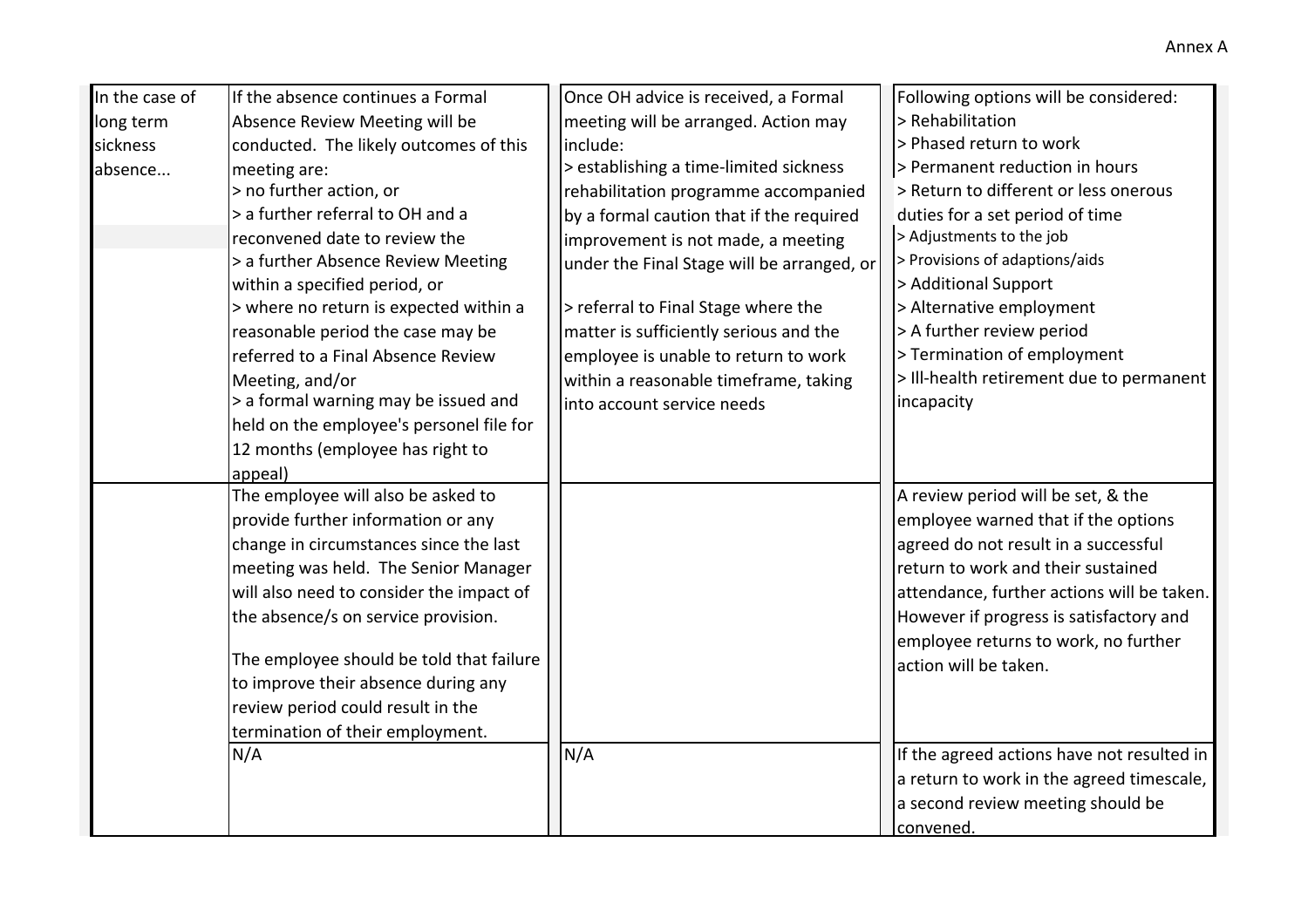| Likely               | > No further action                                                                  | N/A                                        | a) decide what further action is needed such                         |
|----------------------|--------------------------------------------------------------------------------------|--------------------------------------------|----------------------------------------------------------------------|
| Outcomes             | > a further review period with targets if                                            |                                            | as setting targets for improvements during                           |
|                      | appropriate, and a timescale for                                                     |                                            | next 12 months and,                                                  |
|                      | improved attendance is set. The                                                      |                                            | b) to set an action plan to achieve                                  |
|                      | employee should be told that failure to                                              |                                            | improvement in attendance and set review                             |
|                      | improve their absence during any review<br>> a formal warning is issued - to be kept |                                            | Under normal circumstances an<br>employee will also be issued with a |
|                      | on the employees personel file for 12                                                |                                            | formal warning. However, if exceptional                              |
|                      | months.                                                                              |                                            | circumstances are identified it will be at                           |
|                      |                                                                                      |                                            | the manager's discretion, in consultation                            |
|                      |                                                                                      |                                            | with HR, not to issue a formal warning                               |
|                      |                                                                                      |                                            | but to extend for a further 6 months the                             |
|                      |                                                                                      |                                            | informal warning of the original review                              |
|                      |                                                                                      |                                            | period.                                                              |
| <b>End of Review</b> | No mention                                                                           | If satisfactory improvement has been       | Where it becomes evident that an                                     |
| Period               |                                                                                      | made in level of sickness absence, the     | employee has met the targets set during                              |
|                      |                                                                                      | employee will be advised in writing and    | the review period, employee will be                                  |
|                      |                                                                                      | reminded of the need to sustain the        | advised in writing but will continue to be                           |
|                      |                                                                                      | improvement.                               | monitored.                                                           |
|                      |                                                                                      | if during the 12 months following a        | Where an employee has not                                            |
|                      |                                                                                      | successful review period, the employee's   | demonstrated sufficient and/or                                       |
|                      |                                                                                      | absence reaches one of the trigger         | sustained improvment, LM should move                                 |
|                      |                                                                                      | points, or further health concerns arise,  | onto next step of the procedure.                                     |
|                      |                                                                                      | they will be automatically referred to the |                                                                      |
|                      |                                                                                      | Final Formal Stage.                        |                                                                      |
| <b>Second Stage</b>  | N/A                                                                                  | N/A                                        | If the agreed actions have not resulted in                           |
| <b>Review</b>        |                                                                                      |                                            | a return to work in the agreed timescale,                            |
|                      |                                                                                      |                                            | a second review meeting should be                                    |
|                      |                                                                                      |                                            | convened.                                                            |
| Conducted By         | N/A                                                                                  | N/A                                        | Service Head, LM & HR Rep                                            |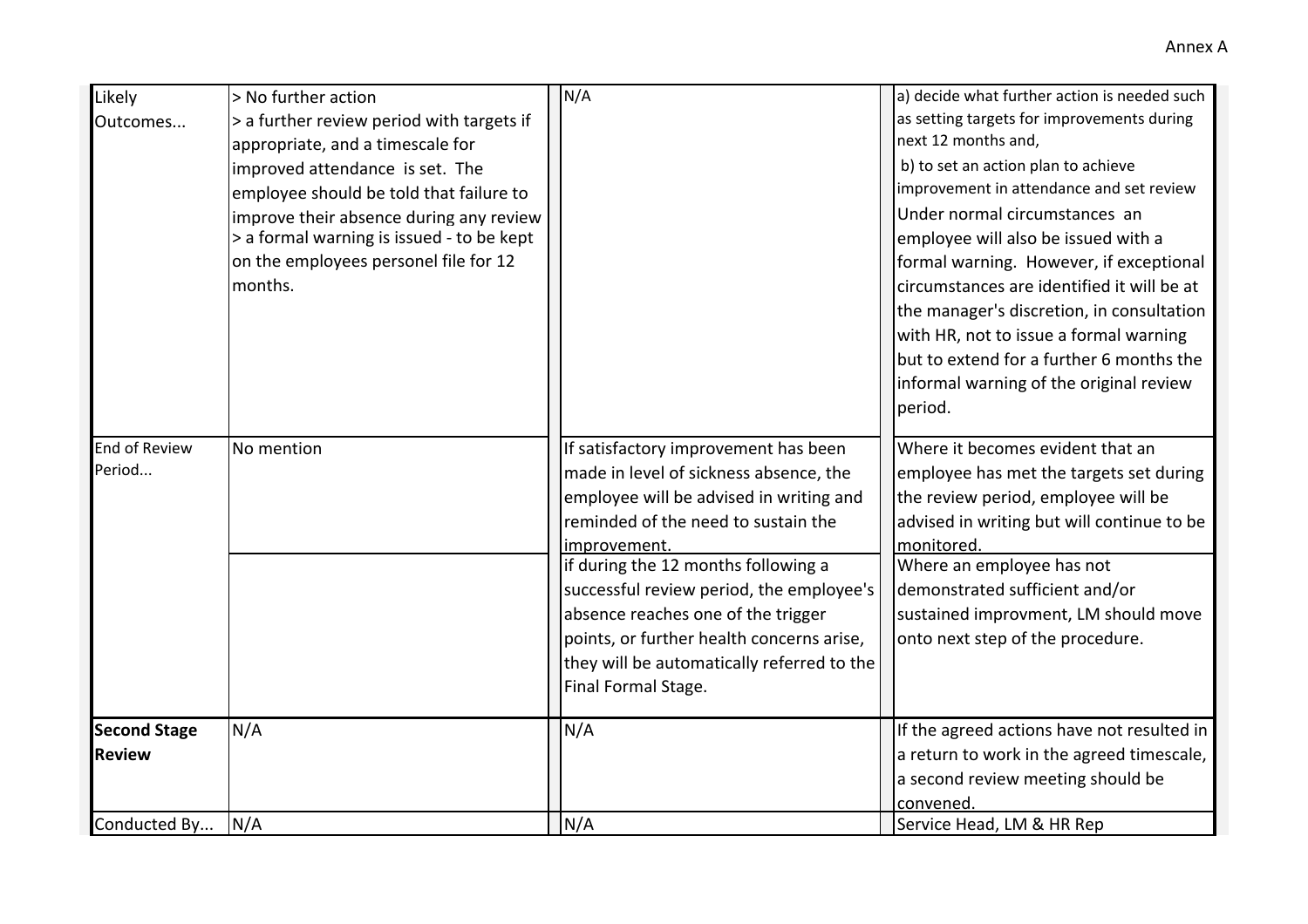| Purpose of |     |     | To explore again the reasons for the          |
|------------|-----|-----|-----------------------------------------------|
| Meeting    |     |     | continued poor attendance and why the         |
|            |     |     | employee has been unable to show a            |
|            |     |     | significant and/or sustained                  |
|            |     |     | improvement.                                  |
| Potential  | N/A | N/A | If there is still some prospect of the        |
| Outcomes   |     |     | employee returning to work, options for       |
|            |     |     | support and adjustments will again be         |
|            |     |     | explored.                                     |
|            |     |     | Alternatively, if it is now evident that the  |
|            |     |     | employee will not return to work or           |
|            |     |     | respond to the adjustments and support        |
|            |     |     | already offered, and ill health retirement    |
|            |     |     | is not possible. then the                     |
|            |     |     | employee will be advised that they will       |
|            |     |     | be referred for a dismissal hearing.          |
|            |     |     | In addition:                                  |
|            |     |     | > an immediate and significant improvement    |
|            |     |     | in attendance is required, which has to be    |
|            |     |     | sustained                                     |
|            |     |     | > an action plan and review dates will be set |
|            |     |     | as appropriate - this may include a further   |
|            |     |     | referral to OH                                |
|            |     |     | > the absence record will continue to be      |
|            |     |     | monitored                                     |
|            |     |     |                                               |
|            |     |     |                                               |
|            |     |     |                                               |
|            |     |     |                                               |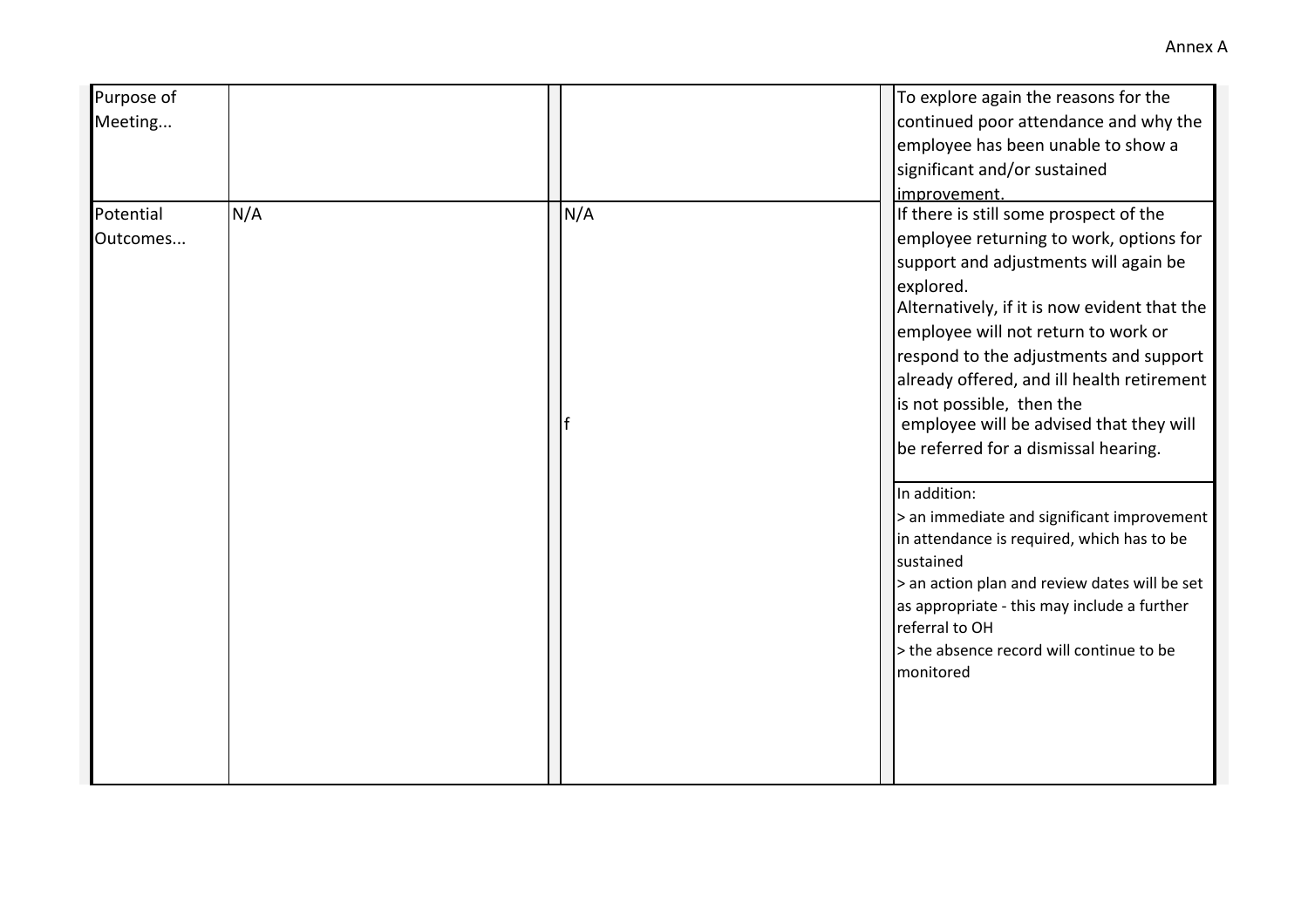|                                                     | N/A                                                                                                                            | N/A                                                                                      | A formal (final) warning lasting 2 years<br>will be also issued that if the required<br>improvement does not take place, the<br>employee will be referred to the Head of<br>Service with a view to termination of<br>employment. Where an employee has a<br>hstory of persistent absence, the 'final'<br>warning may be required to last upto 4<br>vears<br>If at this stage however, exceptional<br>circumstances are identified, it will be at<br>the manager's discretion, in consultation<br>with HR, to extend the review period of<br>the first stage warning rather than<br>proceed to a further (final) warning.<br>Key contents and outcomes from second<br>stage formal review meeting will be<br>confirmed in writing within 5 working<br>days of the meeting. |
|-----------------------------------------------------|--------------------------------------------------------------------------------------------------------------------------------|------------------------------------------------------------------------------------------|---------------------------------------------------------------------------------------------------------------------------------------------------------------------------------------------------------------------------------------------------------------------------------------------------------------------------------------------------------------------------------------------------------------------------------------------------------------------------------------------------------------------------------------------------------------------------------------------------------------------------------------------------------------------------------------------------------------------------------------------------------------------------|
| <b>Final Absence</b>                                |                                                                                                                                |                                                                                          |                                                                                                                                                                                                                                                                                                                                                                                                                                                                                                                                                                                                                                                                                                                                                                           |
| <b>Review</b>                                       |                                                                                                                                |                                                                                          |                                                                                                                                                                                                                                                                                                                                                                                                                                                                                                                                                                                                                                                                                                                                                                           |
| In the case of<br>persistent short<br>term absences | If the absence does not improve during<br>the period of formal warning, a referral<br>to OH will be sought and a Final Absence | A final stage meeting will be arranged if:<br>> the targets or timescales set during the |                                                                                                                                                                                                                                                                                                                                                                                                                                                                                                                                                                                                                                                                                                                                                                           |
|                                                     | Review meeting arranged.                                                                                                       | First Formal Stage have not been met to<br>the manager's satisfaction, or                |                                                                                                                                                                                                                                                                                                                                                                                                                                                                                                                                                                                                                                                                                                                                                                           |
|                                                     | Where there is no immediate return to                                                                                          | > the initial improvement made at the                                                    |                                                                                                                                                                                                                                                                                                                                                                                                                                                                                                                                                                                                                                                                                                                                                                           |
|                                                     | work, a further review should be carried                                                                                       | end ofthe First Formal Stage has not                                                     |                                                                                                                                                                                                                                                                                                                                                                                                                                                                                                                                                                                                                                                                                                                                                                           |
|                                                     | out no later than 3 months after the                                                                                           | been sustained over the following 12                                                     |                                                                                                                                                                                                                                                                                                                                                                                                                                                                                                                                                                                                                                                                                                                                                                           |
|                                                     | <b>Absence Meeting</b>                                                                                                         | months                                                                                   |                                                                                                                                                                                                                                                                                                                                                                                                                                                                                                                                                                                                                                                                                                                                                                           |
|                                                     |                                                                                                                                |                                                                                          |                                                                                                                                                                                                                                                                                                                                                                                                                                                                                                                                                                                                                                                                                                                                                                           |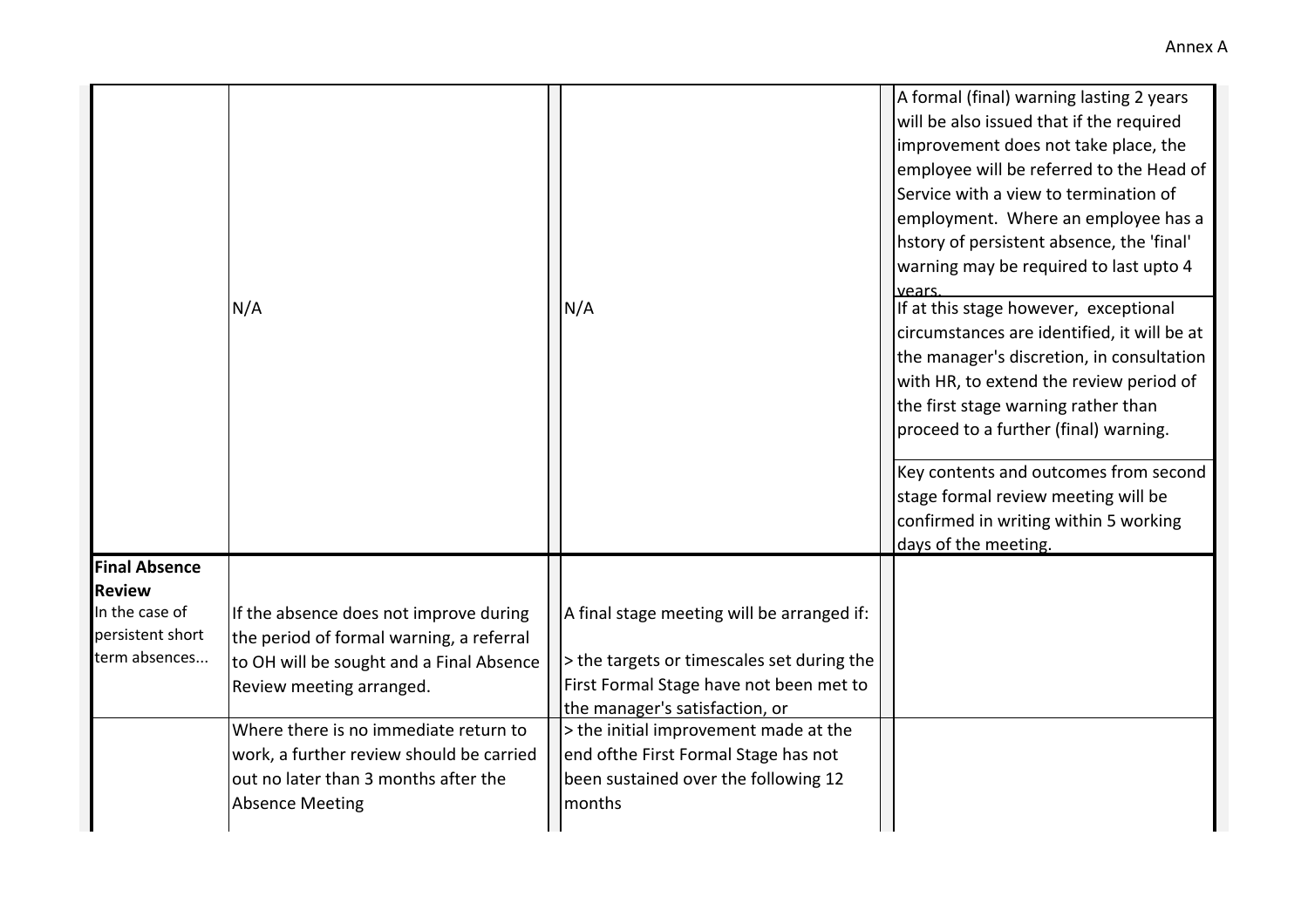|                  |                                            | > medical advice suggests that the        |  |
|------------------|--------------------------------------------|-------------------------------------------|--|
|                  |                                            | employee will not within a reasonable     |  |
|                  |                                            | period be able to return to work or       |  |
|                  |                                            | undertake the full duties of their post   |  |
|                  |                                            | and/or is suitable for medical            |  |
|                  |                                            | redeployment                              |  |
| In the case of a | Where OH advise that the employee will     |                                           |  |
| long term        | not be able to perform the duties of their |                                           |  |
| absence          | substantive post in the future, even with  |                                           |  |
|                  | reasonable adjustments, management         |                                           |  |
|                  | needs to consider the options available    |                                           |  |
|                  | and discuss this with the employee,        |                                           |  |
|                  | including:                                 |                                           |  |
|                  | > any further reasonable adjustments       |                                           |  |
|                  | that could be made to the employee's       |                                           |  |
|                  | current post to assist a return to work    |                                           |  |
|                  | > redeployment to a suitable alternative   |                                           |  |
|                  | post                                       |                                           |  |
|                  | > eligibility for Ill Health Retirement    |                                           |  |
|                  | subject to OH recommendations              |                                           |  |
|                  | Once all options and the factors above     |                                           |  |
|                  | have been considered, a Final Absence      |                                           |  |
|                  | Review meeting will be convened.           |                                           |  |
| Conducted By     | Conducted by a Head of Service with        | Conducted by a panel of at least 2        |  |
|                  | guidance from HR                           | officers including a HR rep. Meeting will |  |
|                  |                                            | be chaired by the Director or designated  |  |
|                  |                                            | Senior Officer                            |  |
| Purpose of the   | To consider whether there is any further   | > confirm the facts of the case, the      |  |
| Meeting          | action the Council can take to assist the  | action taken to date, any developments    |  |
|                  | employee in continuing their               | > ensure proper consideration is given to |  |
|                  | employment, or whether employment          | the factors                               |  |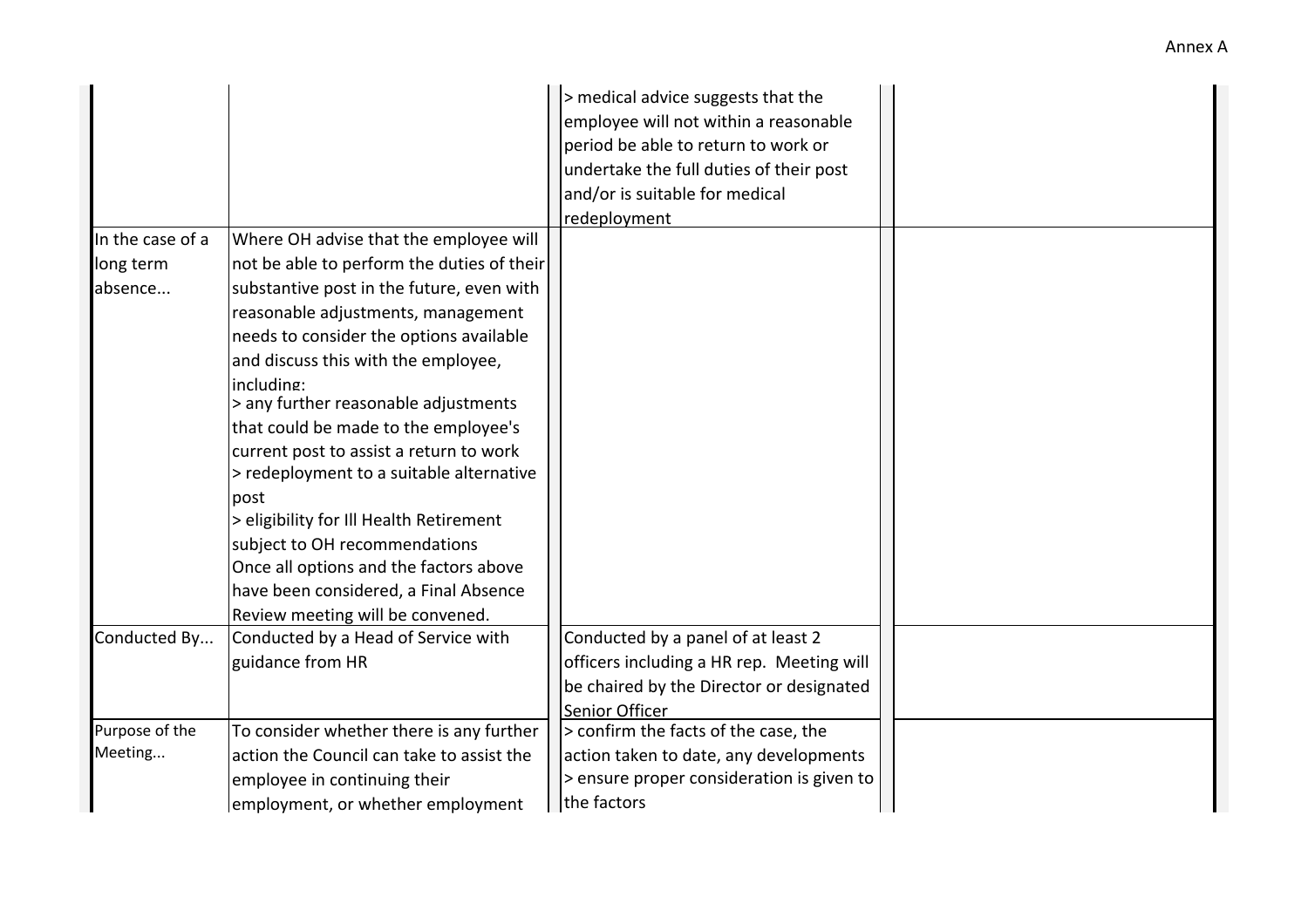|                  | should be terminated due to the<br>employee's incapability to undertake<br>their duties effectively due to their<br>absence record.<br>Likely Outcome   A decision is reached whether:<br>> further actions are possible to enable<br>the employee to continue in<br>employment, or<br>> the employee's employment is<br>terminated due to their incapability to<br>undertake their duties effectively | > consider any representations made by<br>or on behalf of the employee and any<br>statement of intent they wish to make<br>regarding their future attendance<br>Notice of dismissal is issued. In<br>exceptional circumstances such as new<br>information becoming available, the<br>panel may set a final review period of 3<br>months (during which tiethe employees<br>attendance will be monitored on a<br>monthly basis) and a final caution will be<br>issued. If the required improvement is<br>not met, the panel will reconvene to<br>consider giving notice of dismissal. |                                                                                                                                                                                                                                                                                                                                                                                                                                                                                                                                     |
|------------------|--------------------------------------------------------------------------------------------------------------------------------------------------------------------------------------------------------------------------------------------------------------------------------------------------------------------------------------------------------------------------------------------------------|-------------------------------------------------------------------------------------------------------------------------------------------------------------------------------------------------------------------------------------------------------------------------------------------------------------------------------------------------------------------------------------------------------------------------------------------------------------------------------------------------------------------------------------------------------------------------------------|-------------------------------------------------------------------------------------------------------------------------------------------------------------------------------------------------------------------------------------------------------------------------------------------------------------------------------------------------------------------------------------------------------------------------------------------------------------------------------------------------------------------------------------|
| <b>Dismissal</b> | Where all options have been explored<br>without success:<br>> In the case of short term absence, the<br>employee will be dismissed with<br>immediate effect on the grounds of Ill<br>Health Capability, or<br>> In the case of long term absence,<br>retirement on the grounds of III health or<br>termination of employment on the<br>grounds of Ill Health Capability.                               | Where the panel consider the level of<br>absence is unacceptable, that sufficient<br>opportunity to improve has been<br>provided and adequate warnings of the<br>consequences given, the employee shall<br>be given notice of dismissal.<br>In the case of long-term absence the<br>panel will also consider, timescales<br>within which the employee may be able<br>to return to work, the impact of the<br>continuing absence on the organisation<br>and what alternatives to dismissal may<br>be appropriate under the circumstances.                                            | If there continues to be no improvement<br>during the further review period a<br>further meeting should be arranged.<br>Employee will be given a min 14 calendar<br>days notice in writing of a Dismissal<br>meeting.<br>To be conducted by LM's Chief Officer,<br>and a HR advisor must be present.<br>The employee will be dismissed if the<br>Chief Officer is satisfised that the<br>employee is unable to maintain an<br>acceptable attendance level and all<br>reasonable measures have been taken to<br>assist the employee. |